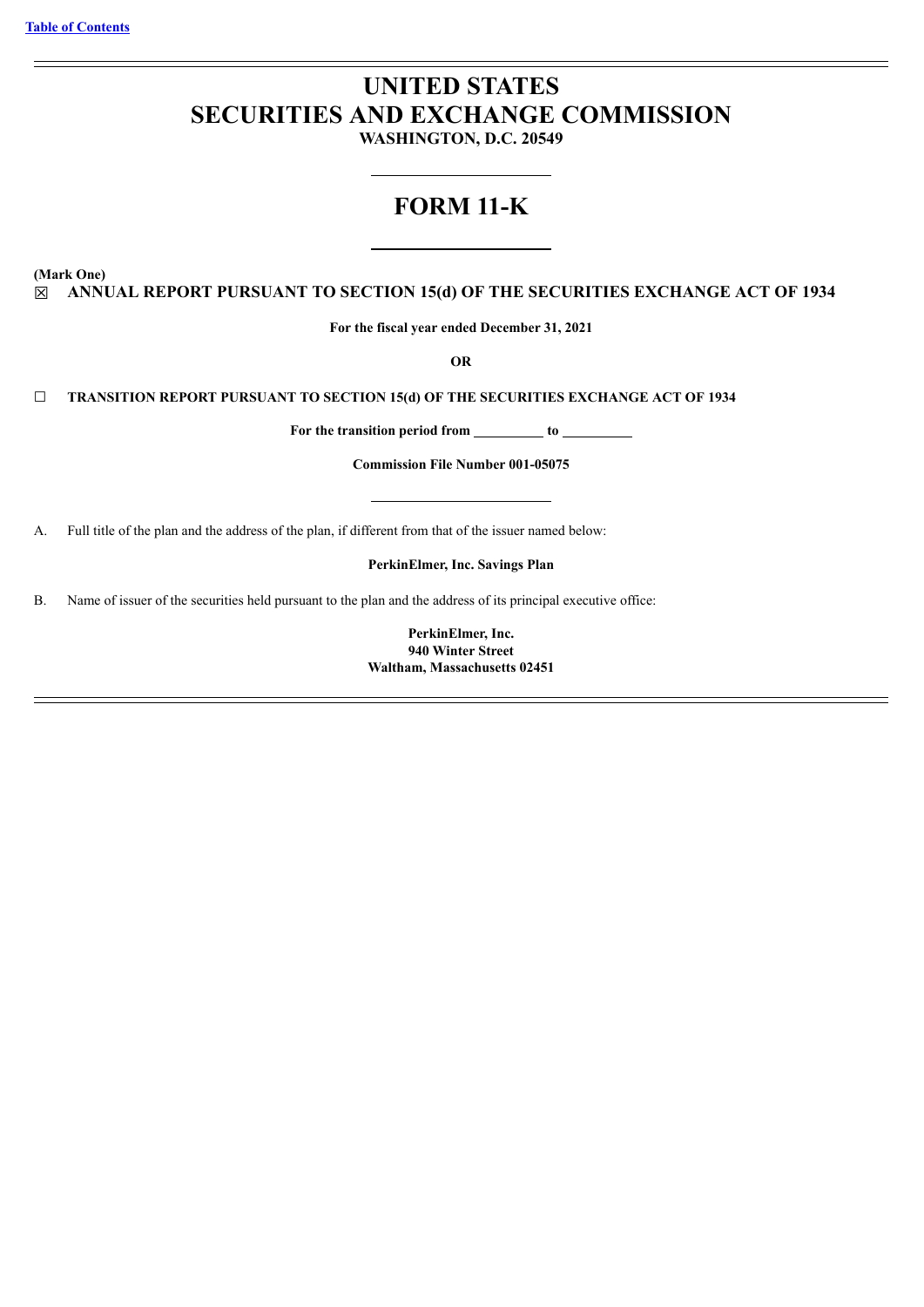$\overline{a}$ 

## <span id="page-1-0"></span>**PERKINELMER, INC. SAVINGS PLAN TABLE OF CONTENTS**

|                                                                                                                                                                                                                                                           | Page     |
|-----------------------------------------------------------------------------------------------------------------------------------------------------------------------------------------------------------------------------------------------------------|----------|
| REPORT OF INDEPENDENT REGISTERED PUBLIC ACCOUNTING FIRM                                                                                                                                                                                                   |          |
| FINANCIAL STATEMENTS AS OF AND FOR THE YEARS ENDED DECEMBER 31, 2021 AND 2020:                                                                                                                                                                            |          |
| <b>Statements of Net Assets Available for Benefits</b>                                                                                                                                                                                                    | 2        |
| Statements of Changes in Net Assets Available for Benefits                                                                                                                                                                                                | 3        |
| <b>Notes to Financial Statements</b>                                                                                                                                                                                                                      | $4 - 10$ |
| SUPPLEMENTAL SCHEDULE AS OF DECEMBER 31, 2021 -                                                                                                                                                                                                           | 11       |
| Form 5500, Schedule H, Part IV, Line 4i—Schedule of Assets (Held at End of Year)                                                                                                                                                                          | 12       |
| NOTE: All other schedules required by Section 2520.103-10 of the Department of Labor's Rules and Regulations for Reporting and<br>Disclosure under the Employee Retirement Income Security Act of 1974 have been omitted because they are not applicable. |          |
| <b>INDEX TO EXHIBITS -</b>                                                                                                                                                                                                                                | 13       |
| <b>SIGNATURES</b>                                                                                                                                                                                                                                         | 14       |
| 23 Consent of Independent Registered Public Accounting Firm                                                                                                                                                                                               |          |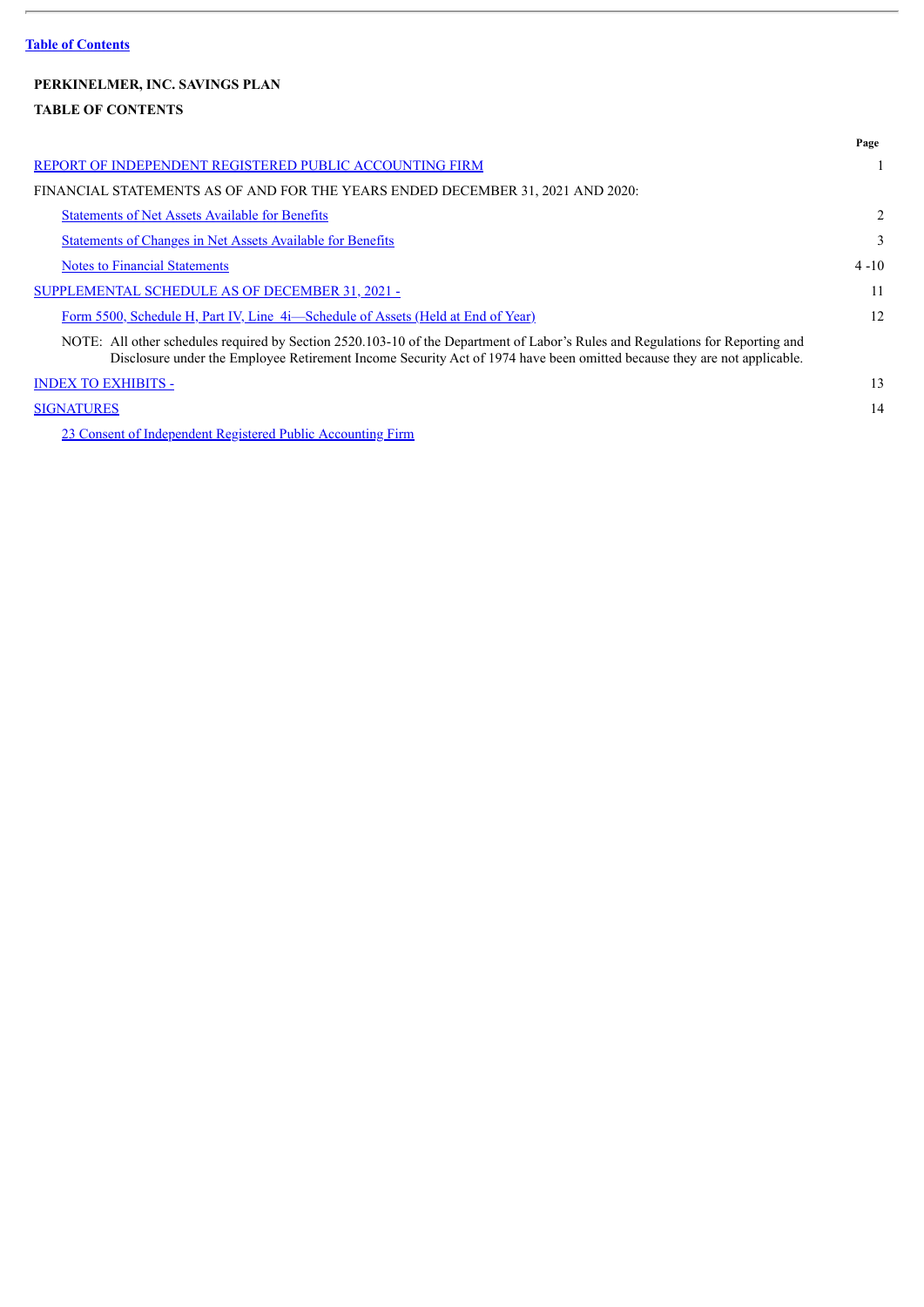#### <span id="page-2-0"></span>**Report of Independent Registered Public Accounting Firm**

To the Administrative Committee PerkinElmer, Inc. Savings Plan Waltham, Massachusetts

#### **Opinion on the Financial Statements**

We have audited the accompanying statements of net assets available for benefits of the PerkinElmer, Inc. Savings Plan (the "Plan") as of December 31, 2021 and 2020, the related statements of changes in net assets available for benefits for the years then ended, and the related notes (collectively, the "financial statements"). In our opinion, the financial statements present fairly, in all material respects, the net assets available for benefits of the Plan as of December 31, 2021 and 2020, and the changes in net assets available for benefits for the years then ended, in conformity with accounting principles generally accepted in the United States of America.

#### **Basis for Opinion**

These financial statements are the responsibility of the Plan's management. Our responsibility is to express an opinion on the Plan's financial statements based on our audits. We are a public accounting firm registered with the Public Company Accounting Oversight Board (United States) ("PCAOB") and are required to be independent with respect to the Plan in accordance with the U.S. federal securities laws and the applicable rules and regulations of the Securities and Exchange Commission and the PCAOB.

We conducted our audits in accordance with the standards of the PCAOB. Those standards require that we plan and perform the audit to obtain reasonable assurance about whether the financial statements are free of material misstatement, whether due to error or fraud. The Plan is not required to have, nor were we engaged to perform, an audit of its internal control over financial reporting. As part of our audits we are required to obtain an understanding of internal control over financial reporting but not for the purpose of expressing an opinion on the effectiveness of the Plan's internal control over financial reporting. Accordingly, we express no such opinion.

Our audits included performing procedures to assess the risk of material misstatement of the financial statements, whether due to error or fraud, and performing procedures that respond to those risks. Such procedures included examining, on a test basis, evidence regarding the amounts and disclosures in the financial statements. Our audits also included evaluating the accounting principles used and significant estimates made by the Plan's management, as well as evaluating the overall presentation of the financial statements. We believe that our audits provide a reasonable basis for our opinion.

#### **Supplemental Information**

The supplemental information in the accompanying Form 5500, Schedule H, Part IV, Line 4i—Schedule of Assets (Held at End of Year) as of December 31, 2021 has been subjected to audit procedures performed in conjunction with the audit of the Plan's financial statements. The supplemental information is presented for the purpose of additional analysis and is not a required part of the financial statements but included supplemental information required by the Department of Labor's Rules and Regulations for Reporting and Disclosure under the Employee Retirement Income Security Act of 1974. The supplemental information is the responsibility of the Plan's management. Our audit procedures included determining whether the supplemental information reconciles to the financial statements or the underlying accounting and other records, as applicable, and performing procedures to test the completeness and accuracy of the information presented in the supplemental information. In forming our opinion on the supplemental information, we evaluated whether the supplemental information, including its form and content, is presented in conformity with the Department of Labor's Rules and Regulations for Reporting and Disclosure under the Employee Retirement Income Security Act of 1974. In our opinion, the supplemental information is fairly stated, in all material respects, in relation to the financial statements as a whole.

/s/ BDO USA, LLP

New York, New York

We have served as the Plan's auditor since the year ended December 31, 2012.

June 9, 2022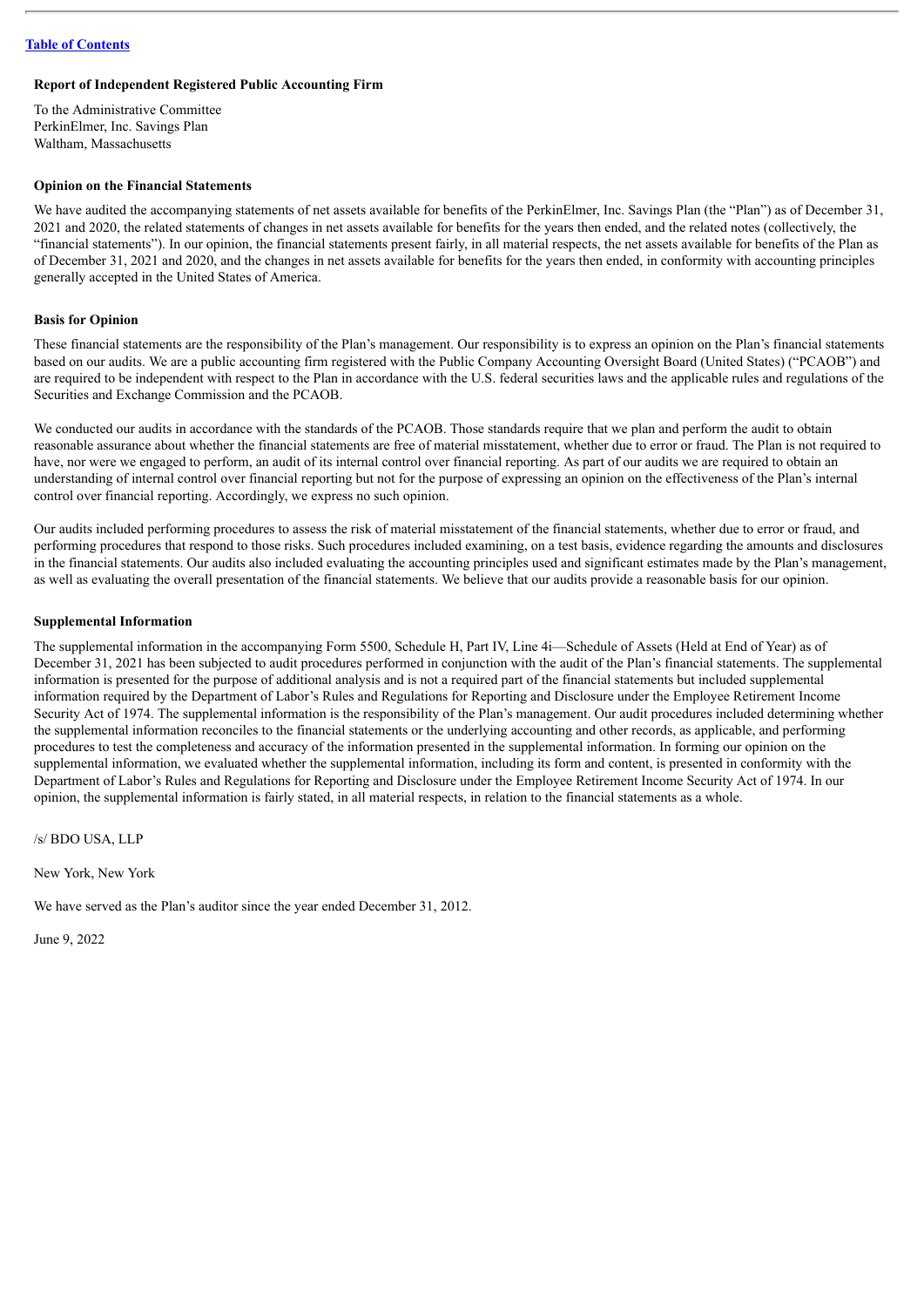## <span id="page-3-0"></span>**PERKINELMER, INC. SAVINGS PLAN STATEMENTS OF NET ASSETS AVAILABLE FOR BENEFITS AS OF DECEMBER 31, 2021 AND 2020**

| December 31,                                       | 2021                          | <b>2020</b> |
|----------------------------------------------------|-------------------------------|-------------|
| <b>Assets</b>                                      |                               |             |
| Investments - Participant-Directed - at Fair Value | \$1,024,098,700 \$882,722,990 |             |
| <b>Employer Contributions Receivable</b>           | 1,275,643                     | 918.939     |
| Notes Receivable From Participants                 | 6.020.121                     | 5,970,120   |
|                                                    |                               |             |
| Net Assets Available for Benefits                  | \$1,031,394,464 \$889,612,049 |             |

*See accompanying notes to financial statements.*

 $- 2 -$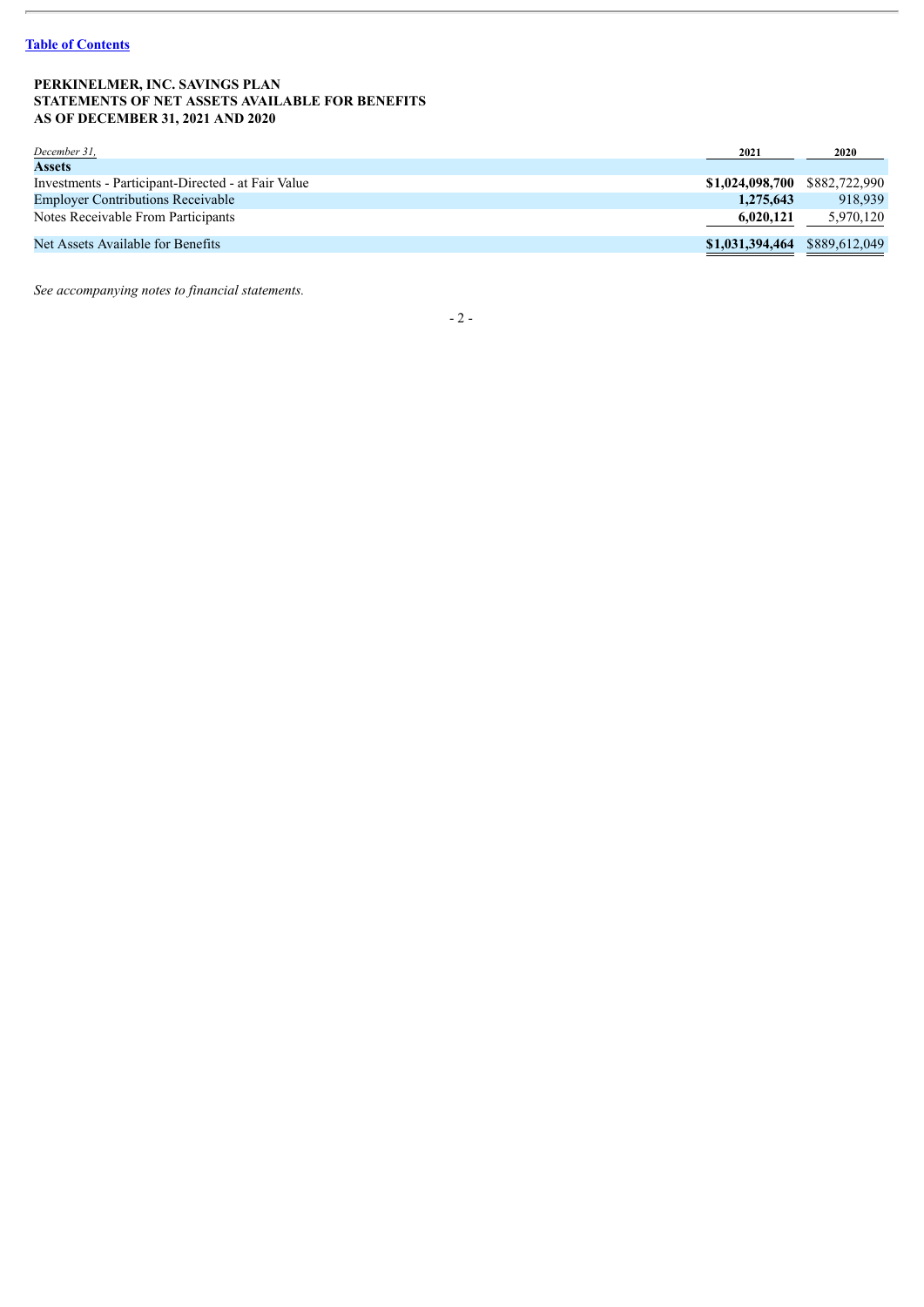## <span id="page-4-0"></span>**PERKINELMER, INC. SAVINGS PLAN STATEMENTS OF CHANGES IN NET ASSETS AVAILABLE FOR BENEFITS FOR THE YEARS ENDED DECEMBER 31, 2021 AND 2020**

| Years ended December 31,                                     | 2021             | 2020          |
|--------------------------------------------------------------|------------------|---------------|
| <b>Additions:</b>                                            |                  |               |
| <b>Investment Income:</b>                                    |                  |               |
| Net appreciation in fair value of investments                | 104,623,648<br>S | \$126,833,554 |
| Interest and dividend income                                 | 37,961,192       | 53,004,616    |
| Net investment income                                        | 142,584,840      | 179,838,170   |
| <b>Interest Income on Notes Receivable from Participants</b> | 306,795          | 361,466       |
| <b>Contributions:</b>                                        |                  |               |
| Participant contributions                                    | 31,572,607       | 27,173,563    |
| <b>Employer contributions</b>                                | 16,804,162       | 14,654,712    |
| Rollover contributions                                       | 13,198,348       | 5,220,663     |
| Total contributions                                          | 61,575,117       | 47,048,938    |
| Total additions                                              | 204,466,752      | 227, 248, 574 |
| <b>Deductions:</b>                                           |                  |               |
| Benefits Paid to Participants                                | 76,404,417       | 66,256,057    |
| <b>Administrative Expenses</b>                               | 25,042           | 24,394        |
| Other                                                        | 117,961          | 91,811        |
| <b>Total deductions</b>                                      | 76,547,420       | 66,372,262    |
|                                                              |                  |               |
| <b>Increase in Net Assets Before Plan Transfers</b>          | 127,919,332      | 160,876,312   |
| <b>Assets transferred into the Plan</b>                      | 13,863,083       |               |
|                                                              |                  |               |
| <b>Increase in Net Assets</b>                                | 141,782,415      | 160,876,312   |
| Net Assets Available for Benefits, beginning of year         | 889,612,049      | 728, 735, 737 |
| Net Assets Available for Benefits, end of year               | \$1,031,394,464  | \$889,612,049 |

*See accompanying notes to financial statements.*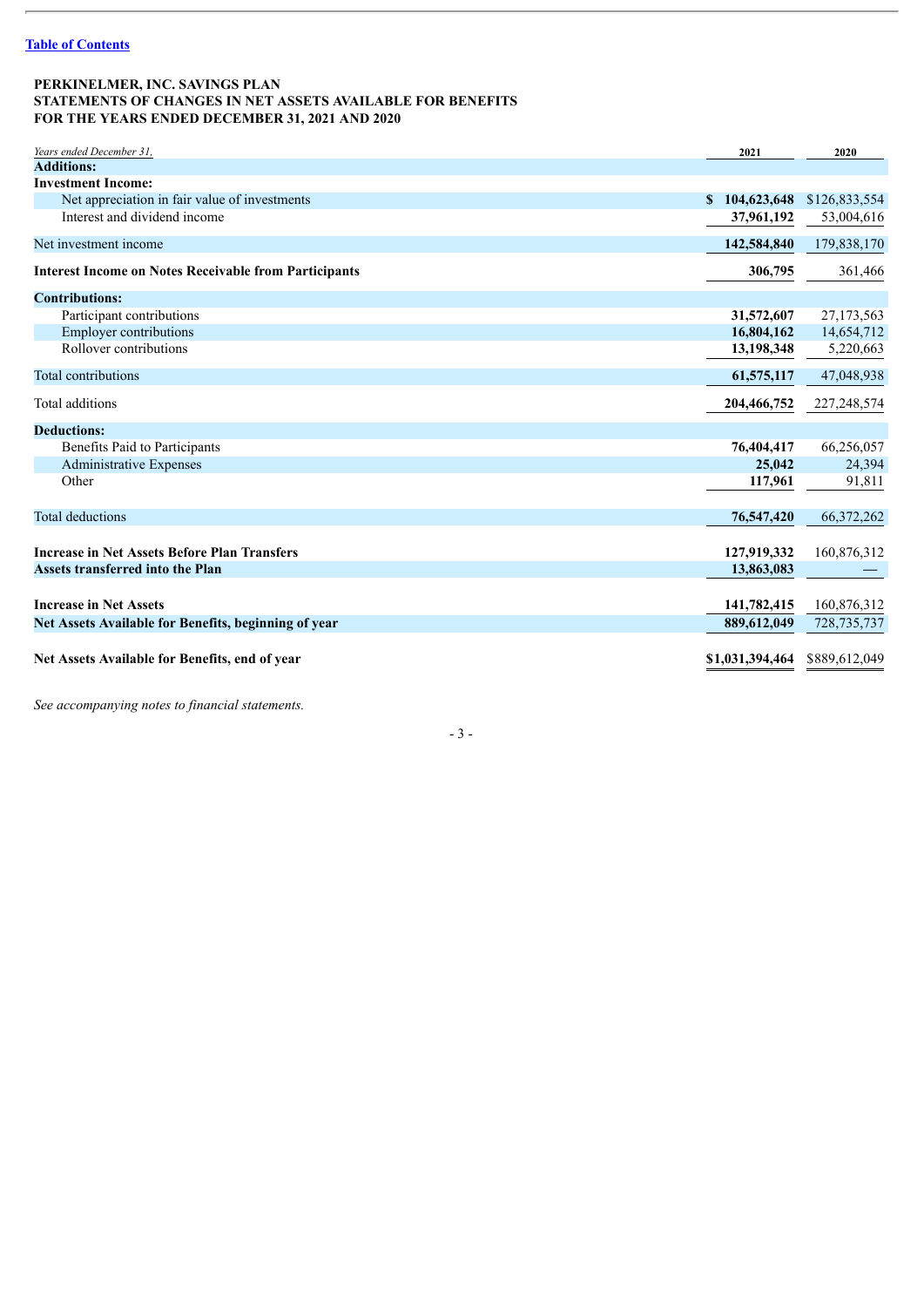## <span id="page-5-0"></span>**PERKINELMER, INC. SAVINGS PLAN NOTES TO FINANCIAL STATEMENTS AS OF AND FOR THE YEARS ENDED DECEMBER 31, 2021 AND 2020**

## **1. DESCRIPTION OF THE PLAN**

The following description of the PerkinElmer, Inc. Savings Plan (the "Plan"), as in effect for the years ended December 31, 2021 and 2020, is provided for general information purposes only. Participants should refer to the Plan document for more complete information.

#### *General*

The Plan is a defined contribution plan covering substantially all domestic employees of PerkinElmer, Inc. (the "Company" or the "Plan Sponsor"). The Plan also covers employees of each wholly owned domestic subsidiary that has entered into an agreement to adopt the Plan. The Plan is administered by an administrative committee (the "Plan administrator"), which has overall responsibility for interpreting the provisions of the Plan and providing the trustee with any information required in the discharge of its duties. Fidelity Management Trust Company ("FMTC") serves as the trustee of the Plan. The Plan is subject to the provisions of the Employee Retirement Income Security Act of 1974 ("ERISA").

During 2021, due to an acquisition by the Company, the Plan was amended for the merger of the Horizon Discovery 401(k) Plan into the Plan. As a result, assets of \$13,863,083 that included \$97,798 in loan rollovers were transferred from the Horizon Discovery 401(k) Plan to the PerkinElmer, Inc. Savings Plan in 2021.

The amendment also provides for Dharmacon, Inc. and Sage Labs, LLC to become Adopting Employers, effective January 1, 2022.

#### *Contributions*

Participation in the Plan is voluntary. As defined in the Plan, eligibility commences the date the employee completes an hour of service for the Company. Participants may elect to make voluntary before-tax or Roth 401(k) contributions of up to 90% of their eligible compensation, subject to statutory limits, and after-tax contributions up to statutory or other limits defined by the Plan. In order to maintain the Plan's status as nondiscriminatory, the contribution amounts for highly compensated employees may be limited. Participants age 50 or over may be eligible to make additional contributions, subject to certain Internal Revenue Code (the "Code") limitations. Participants may also contribute amounts distributed to them by other qualified benefit plans.

All eligible participants receive matching contributions on a per-pay-period basis of 100% of the first 5% of eligible compensation up to the applicable Code limits.

As defined in the Plan, the Company may make supplemental contributions at its discretion. There were no supplemental contributions made during 2021 or 2020.

#### *Participant Accounts*

Individual accounts are maintained for each Plan participant. Each participant's account is credited with the participant's contribution, the Company's matching contribution, supplemental contributions, allocations of Plan earnings, and are charged with an allocation of Plan losses and administrative expenses. Allocations are based on participant earnings, deferrals or account balances, as defined in the Plan. The benefit to which a participant is entitled is the benefit that can be provided from the participant's vested account.

#### *Vesting and Forfeitures*

Participants are vested immediately in their voluntary contributions plus actual earnings thereon. All active participants are vested immediately in the Company's contribution portion of participants' accounts. Also, if a participant terminated employment due to death, disability or retirement, as defined in the Plan, his or her account balance remains 100% vested.

At December 31, 2021 and 2020, forfeited accounts totaled \$39,307 and \$6,296, respectively. These forfeitures arose from contributions that were subject to former vesting schedules in place prior to February 1, 2011 and any adjustments and uncashed checks. Forfeited balances are used to reduce future Company contributions or to pay reasonable administrative expenses of the Plan. The Company's contribution was reduced by forfeitures of \$3,693 and \$62,313 for the years ended December 31, 2021 and 2020, respectively.

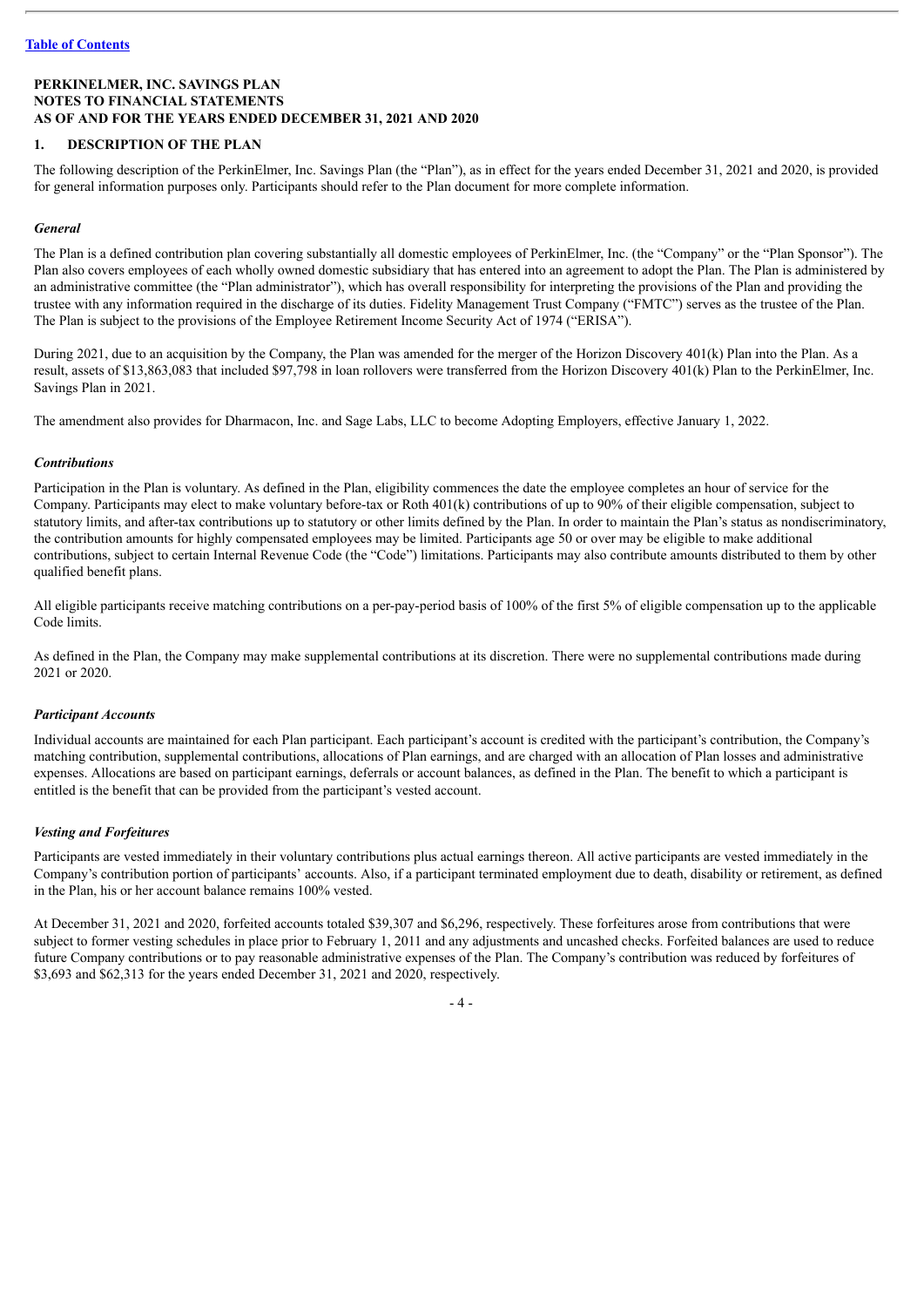#### *Investments*

Participants direct the investment of their contributions and Company contributions into various investment options offered by the Plan. The Plan currently offers mutual funds, collective investment trusts, a common collective trust fund, participant-directed brokerage accounts, and a Company stock fund, subject to certain limitations, as investment options for participants.

#### *Changes to Investment Options*

Effective September 10, 2021, twenty investment funds were moved to lower cost investment vehicles or share classes that have reasonably similar investment strategies, risk and rates of return.

The Fidelity Freedom Income Fund Class K6, Fidelity Contrafund Class K, Fidelity Growth Company Fund Class K, Fidelity International Discovery Fund Class K, Fidelity Freedom 2005 to 2065 Funds Class K6, T. Rowe Price New Horizons Fund, Vanguard Extended Market Index Fund Admiral Shares, and Vanguard Total International Stock Index Fund Admiral were replaced with the FIAM Blend Target Date Income Commingled Pool Class R, Fidelity Contrafund Commingled Pool, Fidelity Growth Company Commingled Pool, Fidelity International Discovery Commingled Pool and the FIAM Blend Target Date 2005 to 2065 Commingled Pools Class R, T. Rowe Price New Horizons Fund I Class, Vanguard Extended Market Index Fund Institutional Shares, and Vanguard Total International Stock Index Fund Institutional.

The Morgan Stanley Institutional Fund, Inc. Emerging Markets Portfolio Class I was removed without replacement.

#### *Notes Receivable From Participants*

Participants may borrow from their fund accounts from a minimum of \$1,000 up to a maximum of \$50,000 or 50% of their vested account balances, whichever is less. The notes are secured by the balance in the participant's account and bear interest at rates fixed for the term of the note by the Plan administrator based on interest rates currently being charged by commercial lending institutions. The period of repayment for any note is determined by the participant, but in no event shall the stated repayment period exceed 60 months, unless the note is used to purchase a principal residence, in which case, a longer payment period is permitted. Principal and interest are paid ratably through payroll deductions.

#### *Payment of Benefits*

Upon termination of service, a participant may receive the value of the vested interest in his or her account as a lump-sum distribution. Benefit payments to participants are recorded upon distribution.

#### *Cares Act*

On March 27, 2020, the Coronavirus Aid, Relief and Economic Security ("CARES") Act was enacted and signed into law. The CARES Act, among other things, includes several relief provisions available to tax-qualified retirement plans and their participants. Plan management has evaluated the relief provisions available to plan participants under the CARES Act and has implemented the following provisions:

- Special coronavirus distributions of up to \$100,000 until December 31, 2020
- From March 27, 2020 through September 22, 2020, participants could borrow up to the lesser of \$100,000 or 100% of the participant's vested account balance; and
- An extension of the period for loan repayments, if applicable, of up to one year

## **2. SUMMARY OF SIGNIFICANT ACCOUNTING POLICIES**

#### *Basis of Accounting*

The accompanying financial statements have been prepared under the accrual basis in accordance with accounting principles generally accepted in the United States of America ("GAAP").

#### *Use of Estimates*

The preparation of financial statements in conformity with GAAP requires management to make estimates and assumptions that affect the reported amounts of net assets available for benefits and changes therein. Actual results could differ from those estimates.

- 5 -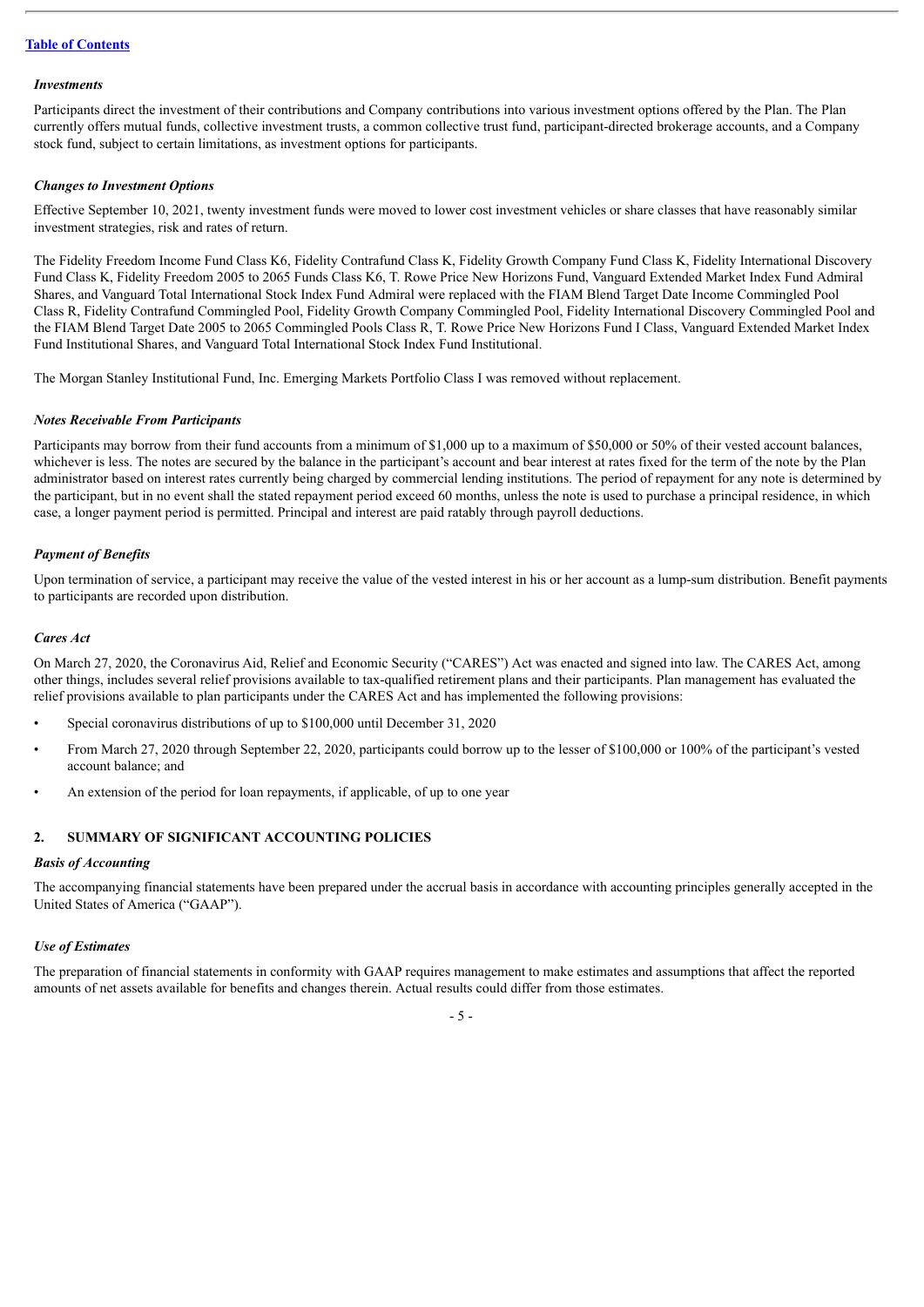#### *Investment Choices, Valuation and Income Recognition*

The Plan's investments are carried at fair value. Fair value of a financial instrument is the price that would be received to sell an asset or paid to transfer a liability in an orderly transaction between market participants at the measurement date.

Participants direct the investment of their contributions and Company contributions into various investment options offered by the Plan. The Company's common stock is valued at the quoted closing market price from a national securities exchange and the short-term investments are valued at cost, which approximate fair value. Shares of mutual funds are valued at the net asset value ("NAV") of shares held by the Plan at year-end. The fair values of collective investment trusts are based upon the NAV of the underlying investments at year end. One of the Plan's investment options allows participants to establish a brokerage account and select various investments consisting primarily of mutual funds, common stock, and interest-bearing cash. The units of the common collective trust fund are stated at fair value as determined by the issuer of the fund, FMTC, based on the net asset value, as a practical expedient, of the underlying investments and account charges.

Purchases and sales of securities are recorded on a trade-date basis. Interest income is recorded on the accrual basis. Dividends are recorded on the ex-dividend date. The Plan's net appreciation or depreciation in the fair value of its investments consists of realized gains and losses and unrealized appreciation and depreciation on investments.

#### *Investment Management Fees and Operating Expenses*

Management fees and operating expenses charged to the Plan for investments in the mutual funds, collective investment trusts and common collective trust fund are deducted from income earned on a daily basis and are not separately reflected. Consequently, management fees and operating expenses are reflected as a reduction of investment return for such investments.

#### *Notes Receivable from Participants*

Notes receivable from participants are measured at their unpaid principal balance plus any accrued but unpaid interest at the end of the period. No allowance for credit losses has been provided as of December 31, 2021 and 2020. Delinquent participant loans are recorded as distributions based on the terms of the Plan document.

#### *Payment of Benefits*

Payments to participants are recorded upon distribution.

#### *Administrative Expenses*

Certain expenses of the Plan are paid directly by the Company and are excluded from these financial statements. Fees related to notes receivable from participants and distributions are charged directly to the participant's account and are included in administrative expenses. Investment related expenses are included in net appreciation or depreciation in fair value of investments.

#### *Subsequent Events*

The Plan evaluated all events and transactions that occurred after December 31, 2021 through June 9, 2022, the date these financial statements were available to be issued. In March 2022, due to an acquisition by the Company, the Plan was amended for the merger of the BioLegend 401(k) Plan into the Plan. As a result, assets of \$35.6 million were transferred from the BioLegend 401(k) Plan to the PerkinElmer, Inc. Savings Plan in 2022.

## **3. FAIR VALUE MEASUREMENTS**

Accounting Standards Codification 820, Fair Value Measurement ("ASC 820"), establishes a single authoritative definition of fair value, sets a framework for measuring fair value, and requires additional disclosures about fair value measurements. In accordance with ASC 820, the Plan classifies its investments into Level 1, which refers to securities valued using quoted prices from active markets for identical assets; Level 2, which refers to securities not traded on an active market but for which observable market inputs are readily available; and Level 3, which refers to securities valued based on significant unobservable inputs. Assets are classified in their entirety based on the lowest Level of input that is significant to the fair value measurement. Valuation techniques maximize the use of relevant observable inputs and minimize the use of unobservable inputs. The Plan's policy is to recognize significant transfers between Levels at the beginning of the reporting period.

The following is a description of the valuation methodologies used for assets measured at fair value. There have been no changes in the methodologies used at December 31, 2021 and 2020.

- 6 -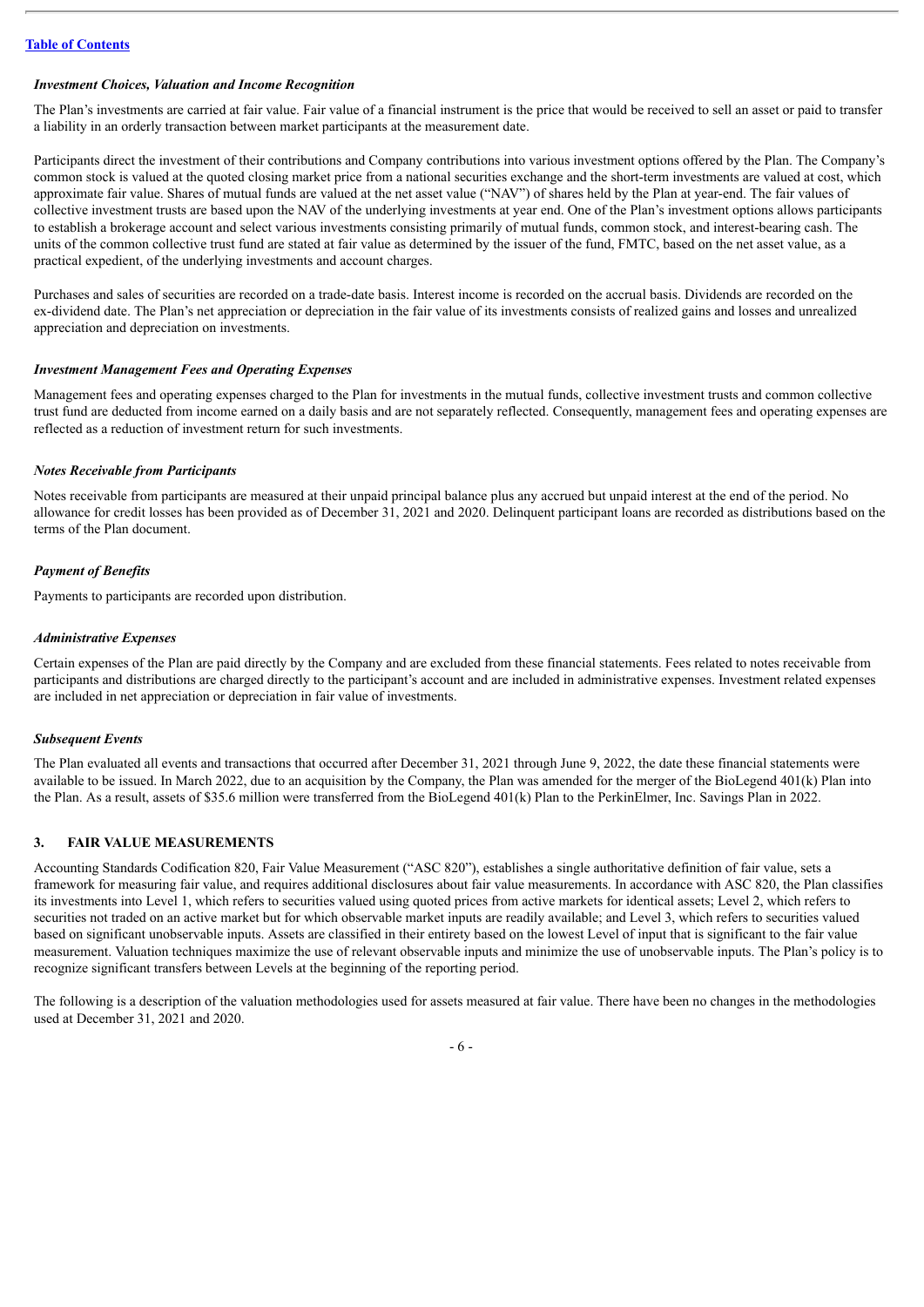#### *PerkinElmer Stock Fund*

The PerkinElmer Stock Fund is an employer stock unitized fund. The fund consists of PerkinElmer, Inc. common stock as well as short-term investments that provide liquidity for daily trading. PerkinElmer, Inc. common stock is valued at the quoted closing market price from a national securities exchange and the short-term investments are valued at cost, which approximate fair value.

#### *Mutual Funds*

The Plan's mutual funds are valued at the daily closing price as reported by the fund. Mutual funds held by the Plan are open-end mutual funds that are registered with the Securities and Exchange Commission. These funds are required to publish their daily net asset value and to transact at that price. The mutual funds held by the Plan are deemed to be actively traded.

#### *Collective Investment Trusts*

The Plan's collective investment trusts ("CIT") are tax-exempt, pooled investment vehicles sponsored and managed by Fidelity Institutional Asset Management ("FIAM"). The primary objective of a collective investment trust is to utilize economies of scale, to lower costs with a combination of profit-sharing pools. The Plan's CIT are investment vehicles that bear many similarities to a mutual fund, but are not subject to the Investment Company Act of 1940 as they are unregistered investment vehicles. CIT have fewer trading issues as CIT are only managed for those specific plans and are not available to the general public While unregistered, collective trusts are not unregulated; in the U.S., collective trusts are supervised by the Office of the Comptroller of the Currency ("OCC") and the applicable state banking authority.

The Plan's CIT invest primarily in a combination of domestic U.S. equity pools, international equity pools, bond pools, and short-term pools, some of which are actively managed while others are passively managed, meaning they seek to provide investment results that correspond to the total return of a specific index.

#### *Participant-Directed Brokerage Account*

A self-directed brokerage account allows Plan participants the opportunity to invest in a wide array of securities. Participants can elect to direct their Plan assets into individual securities by establishing a Plan level brokerage account. Investments in brokerage accounts are reported at fair value. The Plan receives prices for investments in brokerage accounts from a nationally recognized pricing service that are based on observable market transactions.

#### *Common Collective Trust Fund/Stable Value Portfolio*

The Plan's common collective trust fund is valued at the NAV of units in the collective trust. The NAV, as provided by the trustee, is used as a practical expedient to estimate fair value. The NAV is based on the fair value of the underlying investments held by the fund less its liabilities. This practical expedient is not used when it is determined to be probable that the fund will sell the investment for an amount different than the reported NAV. Participant transactions (purchases and sales) may occur daily. In the event that the Plan initiates a full redemption of the collective trust, the investment advisor reserves the right to temporarily delay withdrawal from the trust in order to ensure that securities liquidations will be carried out in an orderly business manner.

The valuation methods as described above may produce a fair value calculation that may not be indicative of net realizable value or reflective of future fair values. Furthermore, although the Plan believes its valuation methods are appropriate and consistent with other market participants, the use of different methodologies or assumptions to determine the fair value of certain financial instruments could result in a different fair value measurement at the reporting date.

In accordance with the update to ASC 820, the following tables set forth by Level within the fair value hierarchy a summary of the Plan's investments measured at fair value on a recurring basis at December 31, 2021 and 2020.

The Plan had no Level 3 investments as of December 31, 2021 and had no Level 2 or 3 investments as of December 31, 2020.

|                                               | <b>Active Markets</b><br>for Identical<br>Assets (Level 1) | <b>Significant Other</b><br><b>Observable Inputs</b><br>(Level 2) | December 31, 2021<br>Total |
|-----------------------------------------------|------------------------------------------------------------|-------------------------------------------------------------------|----------------------------|
| PerkinElmer stock fund                        | \$43,664,125                                               | S                                                                 | 43,664,125                 |
| Mutual funds                                  | 247,456,796                                                |                                                                   | 247,456,796                |
| Collective investment trusts                  |                                                            | 640,533,391                                                       | 640,533,391                |
| Participant-directed brokerage account        | 28,600,999                                                 |                                                                   | 28,600,999                 |
| Total investments at fair value               | 319,721,920                                                | 640,533,391                                                       | 960,255,311                |
| Common collective trust fund measured at NAV* |                                                            |                                                                   | 63,843,389                 |
| <b>Total Investments</b>                      | \$319,721,920                                              | 640,533,391                                                       | \$1,024,098,700            |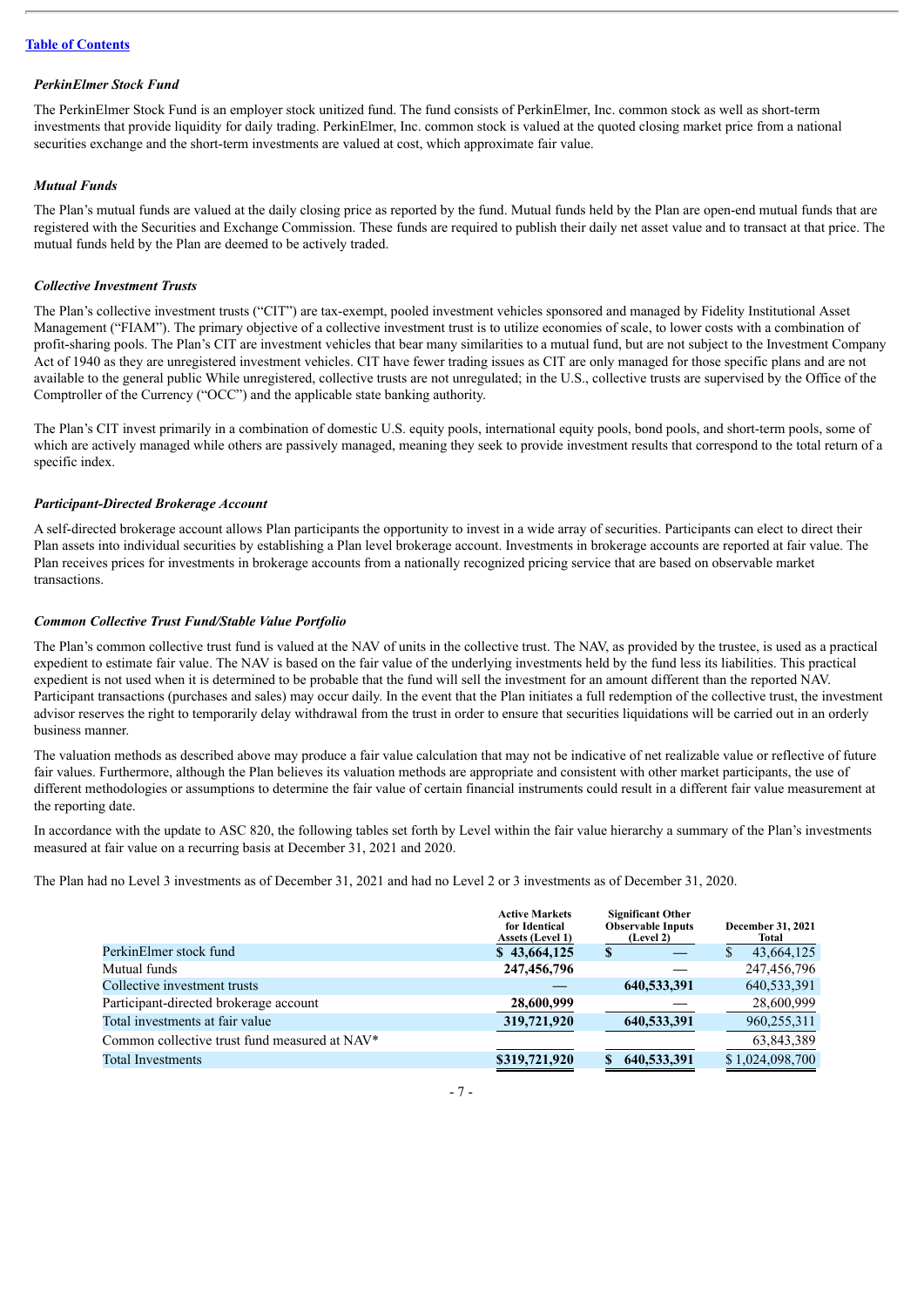|                                               | <b>Active Markets</b><br>for Identical<br>Assets (Level 1) | <b>December 31, 2020</b><br>Total |
|-----------------------------------------------|------------------------------------------------------------|-----------------------------------|
| PerkinElmer stock fund                        | \$33,529,047                                               | 33,529,047                        |
| Mutual funds                                  | 755,458,489                                                | 755,458,489                       |
| Participant-directed brokerage account        | 23,778,295                                                 | 23,778,295                        |
| Total investments at fair value               | 812,765,831                                                | 812,765,831                       |
| Common collective trust fund measured at NAV* |                                                            | 69,957,159                        |
| <b>Total Investments</b>                      | \$812,765,831                                              | 882,722,990                       |

Specific investments that are measured at fair value using the NAV (or its equivalent) as a practical expedient have not been categorized in the fair value hierarchy. The fair value amounts presented in the tables above are meant to enable reconciliation of the fair value hierarchy to the amounts presented in the Statements of Net Assets Available for Benefits.

The following tables set forth additional disclosures of the Plan's investment that has fair value estimated using NAV, as a practical expedient:

|                         |                   | <b>Fair Value Estimated Using Net Asset Value per Share</b> | <b>December 31, 2021</b> |                                            |                                       |
|-------------------------|-------------------|-------------------------------------------------------------|--------------------------|--------------------------------------------|---------------------------------------|
| Investment              | <b>Fair Value</b> | Unfunded<br>Commitment                                      | Redemption<br>Frequency  | Other<br>Redemption<br><b>Restrictions</b> | Redemption<br><b>Notice</b><br>Period |
| Stable value fund $(a)$ | \$63,843,389      |                                                             | Daily                    | See Above                                  | See Above                             |
|                         |                   | <b>Fair Value Estimated Using Net Asset Value per Share</b> | <b>December 31, 2020</b> |                                            |                                       |
|                         |                   |                                                             |                          | Other                                      | Redemption                            |
|                         |                   | Unfunded                                                    | Redemption               | Redemption                                 | <b>Notice</b>                         |
| Investment              | <b>Fair Value</b> | Commitment                                                  | Frequency                | <b>Restrictions</b>                        | Period                                |
| Stable value fund $(a)$ | \$69,957,159      | .D                                                          | Daily                    | See Above                                  | See Above                             |

(a) Stable value fund strategy seeks to preserve the principal investment while earning a level of interest that is consistent with the principal preservation. While it seeks to maintain a stable NAV of \$1 per share, it cannot guarantee it will be able to do so; thus, the yield of the stable value fund will fluctuate.

## **4. COMMON COLLECTIVE TRUST FUND/STABLE VALUE PORTFOLIO**

The Managed Income Portfolio II (the "Portfolio") is a stable value portfolio that is a commingled pool managed by FMTC. The beneficial interest of each participant is represented by units. Units are issued and redeemed daily at the Portfolio's constant net asset value (NAV) of \$1 per unit. Distribution to the Portfolio's participants is declared daily from the net investment income and automatically reinvested in the Portfolio on a monthly basis, when paid. It is the policy of the Portfolio to use its best efforts to maintain a stable net asset value of \$1 per unit; although there is no guarantee that the Portfolio will be able to maintain this value.

Participants ordinarily may direct the withdrawal or transfer of all or a portion of their investment at contract value. Contract value represents contributions made to the Portfolio, plus earnings, less participant withdrawals and administrative expenses. The Portfolio imposes certain restrictions on the Plan, and the Portfolio itself may be subject to circumstances that impact its ability to transact at contract value (described below). Plan management believes that the occurrence of events that would cause the Portfolio to transact at less than contract value is not probable.

#### *Limitations on the Ability of the Portfolio to Transact at Contract Value:*

#### *Restrictions on the Plan*

Participant-initiated transactions are those transactions allowed by the Plan, including withdrawals for benefits, loans, or transfers to noncompeting funds within a plan, but excluding withdrawals that are deemed to be caused by the actions of the Plan Sponsor.

The following employer-initiated events may limit the ability of the Portfolio to transact at contract value:

The Plan's failure to qualify under Section  $401(a)$  or Section  $401(k)$  of the Internal Revenue Code.

 $- 8 -$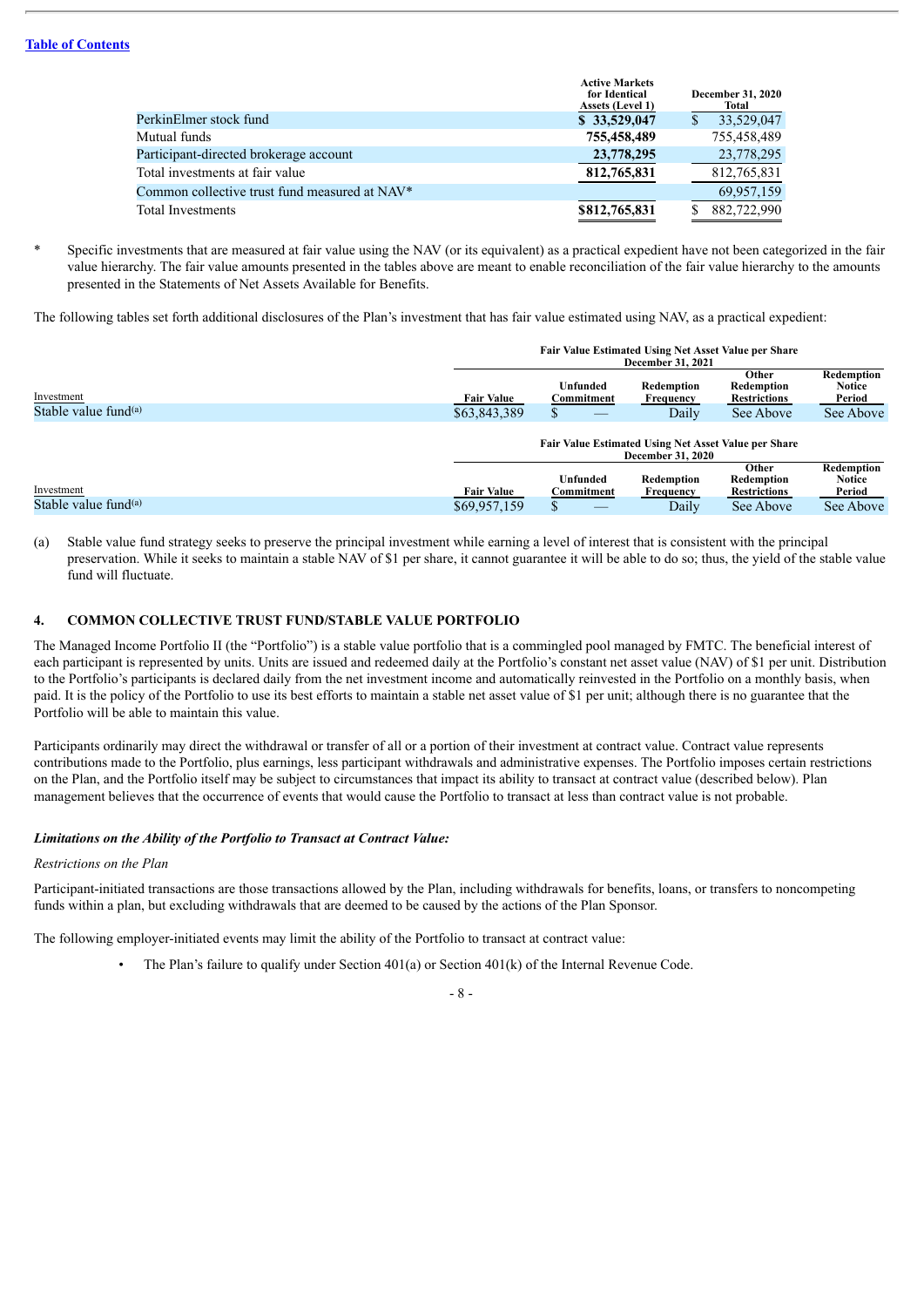- Any communication given to Plan participants by the Plan Sponsor, any other Plan fiduciary or FMTC that is designed to sway or influence a participant not to invest in the Portfolio or to transfer assets out of the Portfolio.
- Any transfer of assets from the Portfolio directly into a competing investment option.
- The establishment of a defined contribution plan that competes with the Plan for employee contributions.
- Withdrawals initiated by the Plan Sponsor will normally be provided at contract value as soon as practicable within twelve months following written notice of the Trustee.
- Complete or partial termination of the Plan or its merger with another plan.

#### *Circumstances That Impact the Portfolio*

The Portfolio invests in assets, typically fixed income securities or bond funds, and enters into "wrap" contracts issued by third parties. A wrap contract is an agreement by another party, such as a bank or insurance company to make payments to the Portfolio in certain circumstances. Wrap contracts are designed to allow a stable value portfolio to maintain a constant NAV and to protect a portfolio in extreme circumstances. In a typical wrap contract, the wrap issuer agrees to pay a portfolio the difference between the contract value and the market value of the underlying assets once the market value has been totally exhausted.

The wrap contracts generally contain provisions that limit the ability of the Portfolio to transact at contract value upon the occurrence of certain events. These events include:

- Any substantive modification of the Portfolio or the administration of the Portfolio that is not consented to by the wrap issuer.
- Any change in law, regulation, or administrative ruling applicable to a plan that could have a material adverse effect on the Portfolio's cash flow.
- Employer-initiated transactions by participating plans as described above.

In the event that wrap contracts fail to perform as intended, the Portfolio's NAV may decline if the market value of its assets declines. The Portfolio's ability to receive amounts due pursuant to these wrap contracts is dependent on the third-party issuer's ability to meet their financial obligations. The wrap issuer's ability to meet its contractual obligations under the wrap contracts may be affected by future economic and regulatory developments.

The Portfolio is unlikely to maintain a stable NAV if, for any reason, it cannot obtain or maintain wrap contracts covering all of its underlying assets. This could result from the Portfolio's inability to promptly find a replacement wrap contract following termination of a wrap contract. Wrap contracts are non-transferable and have no trading market. There are a limited number of wrap issuers. The Portfolio may lose the benefit of wrap contracts on any portion of its assets in default in excess of a certain percentage of Portfolio assets.

#### **5. RELATED-PARTY TRANSACTIONS**

Certain Plan investments are shares of mutual funds or interests in collective investment trusts managed by Fidelity Management and Research Company ("FMR Co."), an affiliate of FMTC. These transactions qualify as party-in-interest transactions. Administrative fees paid by the Plan for the investment management services provided by the trustee were \$25,042 and \$24,394 for the years ended December 31, 2021 and 2020, respectively.

The Plan received revenue credits from FMTC on a quarterly basis through September 30, 2021. The revenue credit account can be used to pay Plan expenses or can be allocated to eligible Plan participants as defined in the services agreements with FMTC and its affiliates. Revenue credits earned from this agreement and certain administrative fees are recorded net as other deductions in the statement of changes of net assets available for benefits. During 2021, the Plan received \$150,854 of revenue credits and utilized \$268,815 of revenue credits to pay Plan expenses; \$221,726 remains in the revenue credit account at December 31, 2021. During 2020, the Plan received \$125,000 of revenue credits and utilized \$216,811 of revenue credits to pay Plan expenses; \$339,660 remained in the revenue credit account at December 31, 2020. Any excess revenue over the Plan expenses during the year form part of the Plan assets and will be used to pay future Plan expenses or allocated to eligible Plan participants.

As a result of the changes to the investment options described under Note 1 above, FMTC will not be making any payments of revenue credits to the Plan after October 25, 2021.

At December 31, 2021 and 2020, the Plan held 212,835 and 228,145 shares, respectively, of common stock of the Company, the Plan Sponsor. During the years ended December 31, 2021 and 2020, the Plan recorded dividend income from the Company's stock of \$64,082 and \$67,713, respectively.

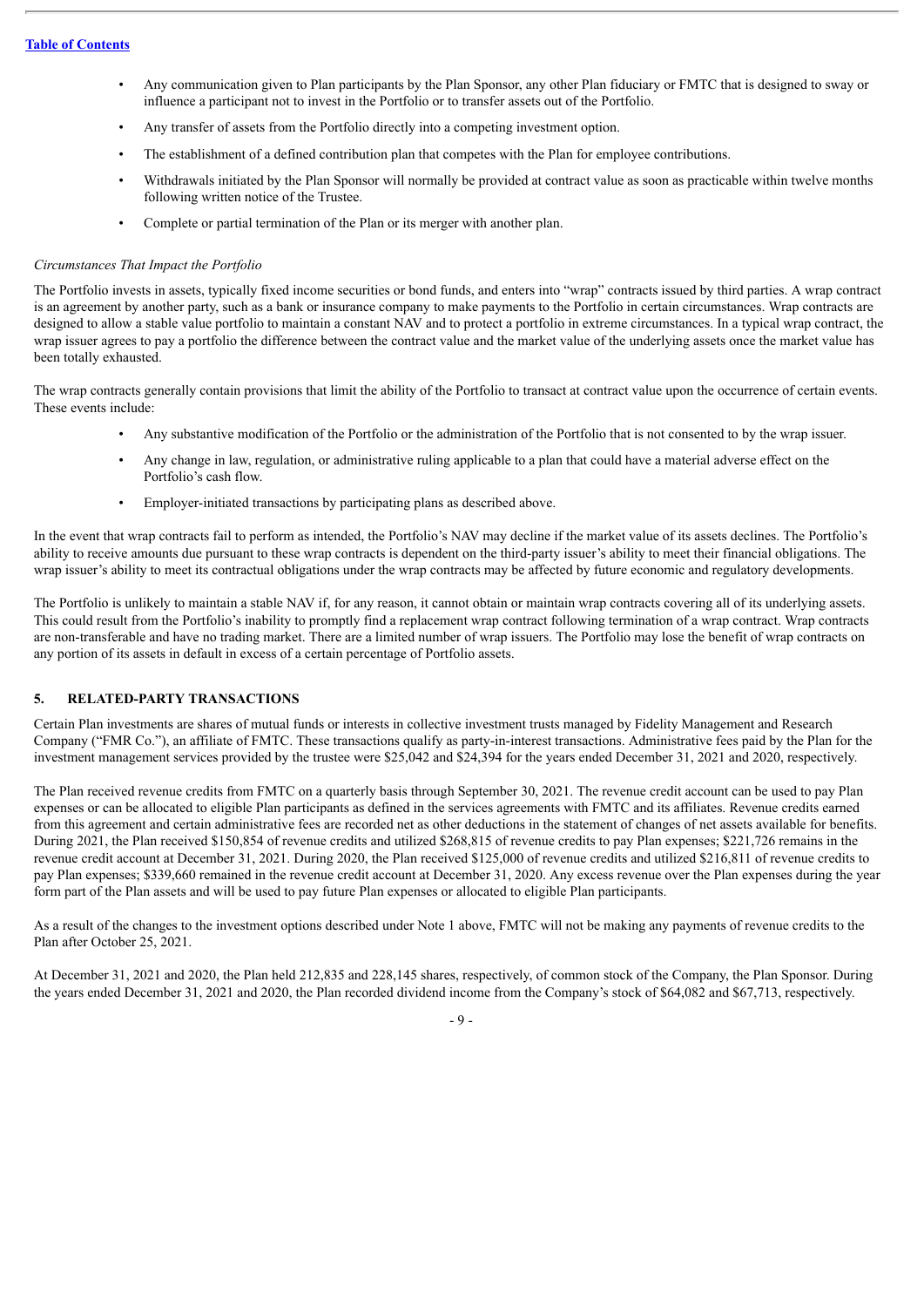Participant notes receivable also qualify as party-in-interest transactions.

#### **6. FEDERAL INCOME TAX STATUS**

The Internal Revenue Service has determined and informed the Company by a letter dated May 29, 2014, that the Plan and related trust were designed in accordance with the applicable regulations of the Code. The Plan has been amended since receiving the determination letter; however, the Company and the Plan administrator believe that the Plan is currently designed and operated in compliance with the applicable requirements of the Code, and the Plan and related trust continue to be tax-exempt. Therefore, no provision for income taxes has been included in the Plan's financial statements.

GAAP requires Plan management to evaluate tax positions taken by the Plan and recognize a tax liability (or asset) if the Plan has taken an uncertain position that more likely than not would not be sustained upon examination by the Internal Revenue Service. The Plan administrator has analyzed the tax positions taken by the Plan, and has concluded that as of December 31, 2021, there are no uncertain positions taken or expected to be taken that would require recognition of a liability (or asset) or disclosure in the financial statements. The Plan is subject to routine audits by taxing jurisdictions.

## **7. PLAN TERMINATION**

Although it has not expressed any intention to do so, the Company has the right, under the Plan, to discontinue its contributions at any time and to terminate the Plan subject to the provisions set forth in ERISA. In the event that the Plan is terminated, participants would remain 100% vested in their accounts.

#### **8. RISKS AND UNCERTAINTIES**

The Plan utilizes various investment instruments including common stock, mutual funds, collective investment trusts, and a common collective trust fund. Investment securities, in general, are exposed to various risks such as interest rate, credit and overall market volatility. Due to the level of risk associated with certain investment securities, it is reasonably possible that changes in the values of investment securities will occur in the near term and such changes could materially affect the amounts reported in the financial statements. The Plan has one investment that represents 17% of total investments at both December 31, 2021 and 2020.

#### **9. RECONCILIATION OF FINANCIAL STATEMENTS TO FORM 5500**

The following is a reconciliation of net assets available per the financial statements to the Form 5500:

| December 31,                                                   | 2021            | 2020          |
|----------------------------------------------------------------|-----------------|---------------|
| Net assets available for benefits per the financial statements | \$1,031,394,464 | \$889,612,049 |
| Adjustment from fair value to current value for fully benefit- |                 |               |
| responsive stable-value fund                                   | 479.321         | 2,591,676     |
| Net Assets Available per the Form 5500                         | \$1,031,873,785 | \$892,203,725 |

The following is a reconciliation of the increase in net assets per the financial statements to net income per the Form 5500:

| Years ended December 31,                                                                                 | 2021          | 2020          |
|----------------------------------------------------------------------------------------------------------|---------------|---------------|
| Increase in net assets before Plan transfers per the financial                                           |               |               |
| statements                                                                                               | \$127,919,332 | \$160,876,312 |
| Change in adjustment from fair value to current value for fully<br>benefit-responsive stable-value fund: |               |               |
| Beginning of year                                                                                        | (2,591,676)   | (786, 538)    |
| End of year                                                                                              | 479,321       | 2,591,676     |
| Net Income per the Form 5500                                                                             | \$125,806,977 | \$162,681,450 |

- 10 -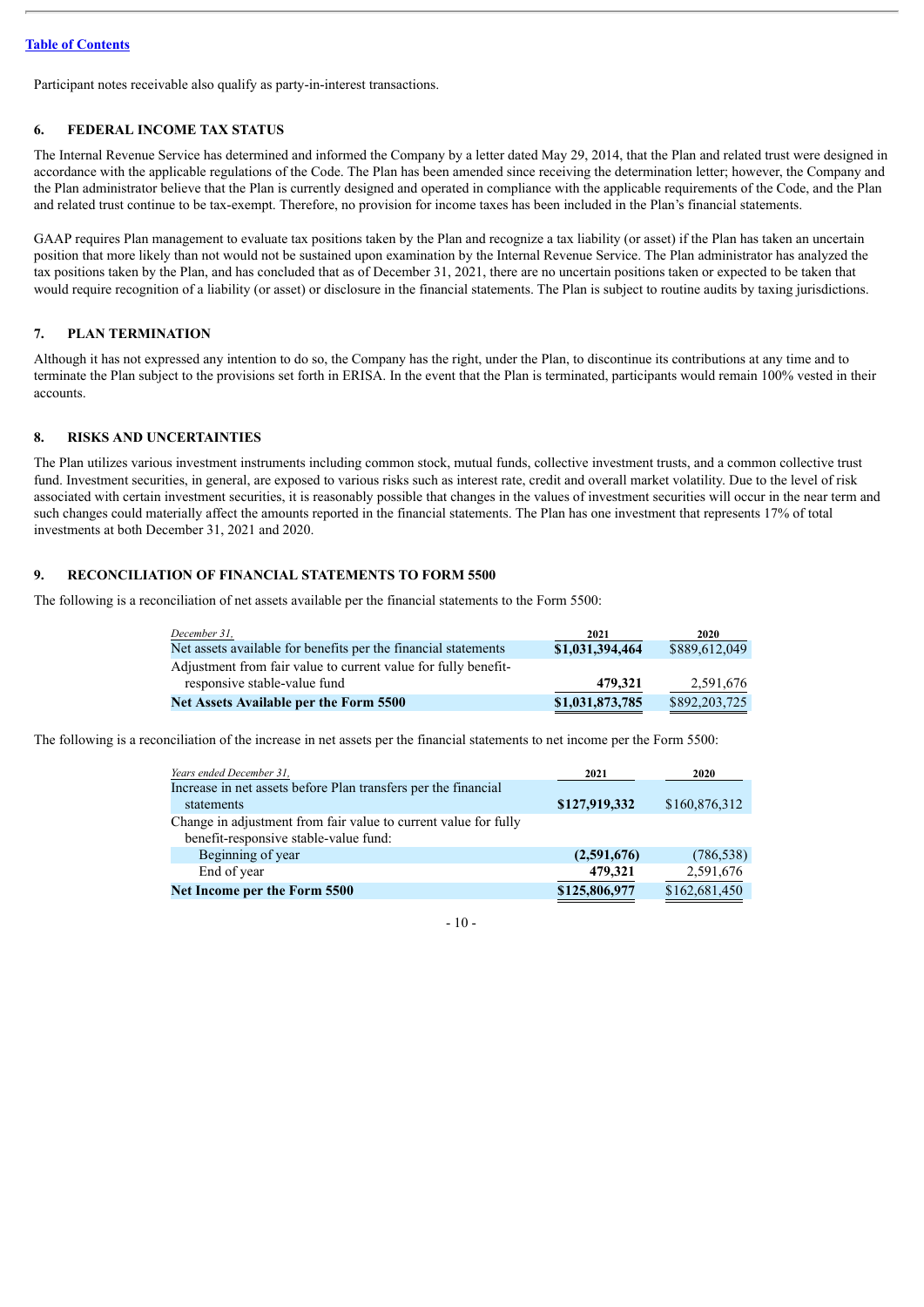<span id="page-12-0"></span> $\overline{a}$ 

## **SUPPLEMENTAL SCHEDULE**

- 11 -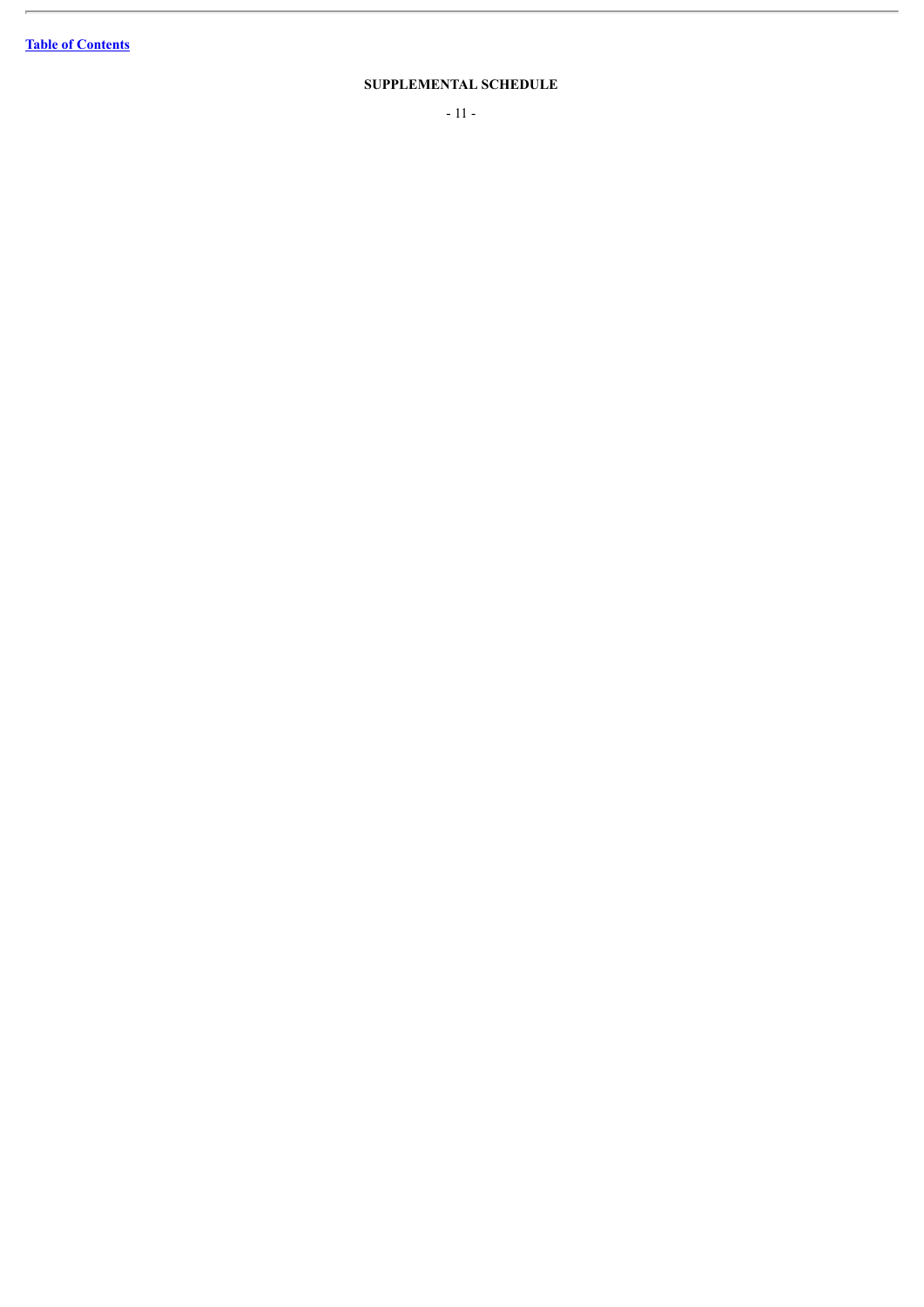## <span id="page-13-0"></span>**PERKINELMER, INC. SAVINGS PLAN**

#### **EIN # 04-2052042 Plan # 001**

#### **FORM 5500, SCHEDULE H, PART IV, LINE 4i – SCHEDULE OF ASSETS (HELD AT END OF YEAR) AS OF DECEMBER 31, 2021**

*December 31, 2021*

|        | ресетоег э1, 2021                                       | (c)                                                                                |             |   |                  |
|--------|---------------------------------------------------------|------------------------------------------------------------------------------------|-------------|---|------------------|
|        | (b)                                                     | Description of Investment, including<br>Maturity Date, Rate of Interest,           |             |   | (e)              |
| (a)    | Identity of Issue, Borrower,<br>Lessor or Similar Party | Collateral, Par or Maturity Value                                                  | (d)<br>Cost |   | Current<br>Value |
|        |                                                         | Common collective trust fund:                                                      |             |   |                  |
| $\ast$ | Fidelity Investments                                    | Fidelity Managed Income Portfolio II Class 2                                       | **          | S | 64,322,710       |
|        |                                                         | Mutual funds:                                                                      |             |   |                  |
|        | T. Rowe Price                                           | T. Rowe Price New Horizons Fund Class 1                                            | $* *$       |   | 60,567,218       |
|        | Neuberger Berman                                        | Neuberger Berman Genesis Fund - Class R6                                           | $***$       |   | 34,876,037       |
|        | American Beacon                                         | American Beacon Bridgeway Large Capital Value Fund - Class R6                      | $***$       |   | 18,680,835       |
|        | Vanguard                                                | Vanguard Institutional Index Fund                                                  | $***$       |   | 80,001,106       |
|        | Vanguard                                                | Vanguard Total Bond Market Index Fund Institutional Shares                         | $***$       |   | 15,088,817       |
|        | Vanguard                                                | Vanguard Total International Stock Index Fund Institutional Shares                 | $**$        |   | 6,194,541        |
|        | Vanguard                                                | Vanguard Extended Market Index Fund Institutional Shares                           | $***$       |   | 6,371,435        |
| $\ast$ | <b>Fidelity Investments</b>                             | Fidelity Total Bond Fund - Class K6                                                | $***$       |   | 24,941,741       |
| $\ast$ | <b>Fidelity Investments</b>                             | Fidelity Government Money Market Fund                                              | $***$       |   | 37,501           |
| $\ast$ | <b>Fidelity Investments</b>                             | Fidelity Government Money Market Fund - Class K6                                   | $**$        |   | 697,565          |
|        | Total mutual funds                                      |                                                                                    |             |   | 247,456,796      |
|        |                                                         | Collective investment trusts:                                                      |             |   |                  |
| $\ast$ | <b>Fidelity Investments</b>                             | Fidelity Growth Company Commingled Pool                                            | $* *$       |   | 172,639,501      |
| $\ast$ | <b>Fidelity Investments</b>                             | Fidelity International Discovery Commingled Pool                                   | $**$        |   | 31,457,033       |
| $\ast$ | <b>Fidelity Investments</b>                             | Fidelity Contrafund® Commingled Pool                                               | $* *$       |   | 90,684,740       |
| $\ast$ | <b>Fidelity Investments</b>                             | FIAM Blend Target Date Income Commingled Pool Class R                              | $***$       |   | 3,193,454        |
| $\ast$ | <b>Fidelity Investments</b>                             | FIAM Blend Target Date 2005 Commingled Pool Class R                                | $* *$       |   | 1,500,338        |
| $\ast$ | <b>Fidelity Investments</b>                             | FIAM Blend Target Date 2010 Commingled Pool Class R                                | $***$       |   | 2,184,940        |
| $\ast$ | <b>Fidelity Investments</b>                             | FIAM Blend Target Date 2015 Commingled Pool Class R                                | $***$       |   | 9,956,861        |
| $\ast$ | <b>Fidelity Investments</b>                             | FIAM Blend Target Date 2020 Commingled Pool Class R                                | $**$        |   | 28,637,976       |
| $\ast$ | <b>Fidelity Investments</b>                             | FIAM Blend Target Date 2025 Commingled Pool Class R                                | $***$       |   | 52,880,839       |
| $\ast$ | <b>Fidelity Investments</b>                             | FIAM Blend Target Date 2030 Commingled Pool Class R                                | $**$        |   | 62,865,334       |
| $\ast$ | <b>Fidelity Investments</b>                             | FIAM Blend Target Date 2035 Commingled Pool Class R                                | **          |   | 47,448,972       |
| $\ast$ | <b>Fidelity Investments</b>                             | FIAM Blend Target Date 2040 Commingled Pool Class R                                | $**$        |   | 48,733,221       |
| $\ast$ | <b>Fidelity Investments</b>                             | FIAM Blend Target Date 2045 Commingled Pool Class R                                | $* *$       |   | 38,415,494       |
| $\ast$ | <b>Fidelity Investments</b>                             | FIAM Blend Target Date 2050 Commingled Pool Class R                                | $**$        |   | 36,241,719       |
| $\ast$ | <b>Fidelity Investments</b>                             | FIAM Blend Target Date 2055 Commingled Pool Class R                                | $* *$       |   | 8,377,432        |
| $\ast$ | <b>Fidelity Investments</b>                             | FIAM Blend Target Date 2060 Commingled Pool Class R                                | $***$       |   | 4,524,145        |
| $\ast$ | <b>Fidelity Investments</b>                             | FIAM Blend Target Date 2065 Commingled Pool Class R                                | $* *$       |   | 791,392          |
|        | Total collective investment trusts                      |                                                                                    |             |   | 640,533,391      |
|        |                                                         | Participant-directed brokerage account:                                            |             |   |                  |
| $\ast$ | <b>Fidelity Investments</b>                             | Fidelity BrokerageLink                                                             | $**$        |   | 28,600,999       |
| $\ast$ | PerkinElmer, Inc.                                       | PerkinElmer Stock Fund                                                             | $**$        |   | 43,664,125       |
|        | <b>Total</b> investments                                |                                                                                    |             |   | 1,024,578,021    |
| $\ast$ | Plan participants                                       | Notes receivable from participants, with interest at rates of $4.25\% - 10.50\%$ , |             |   |                  |
|        |                                                         | maturity at various dates through 2051                                             |             |   | 6,020,121        |
|        | <b>Total Per Form 5500</b>                              |                                                                                    |             |   | \$1,030,598,142  |

\* - Represents a party-in-interest to the Plan as defined by ERISA.<br>\* \* - The cost of participant-directed investments is not required to be

- The cost of participant-directed investments is not required to be disclosed.

- 12 -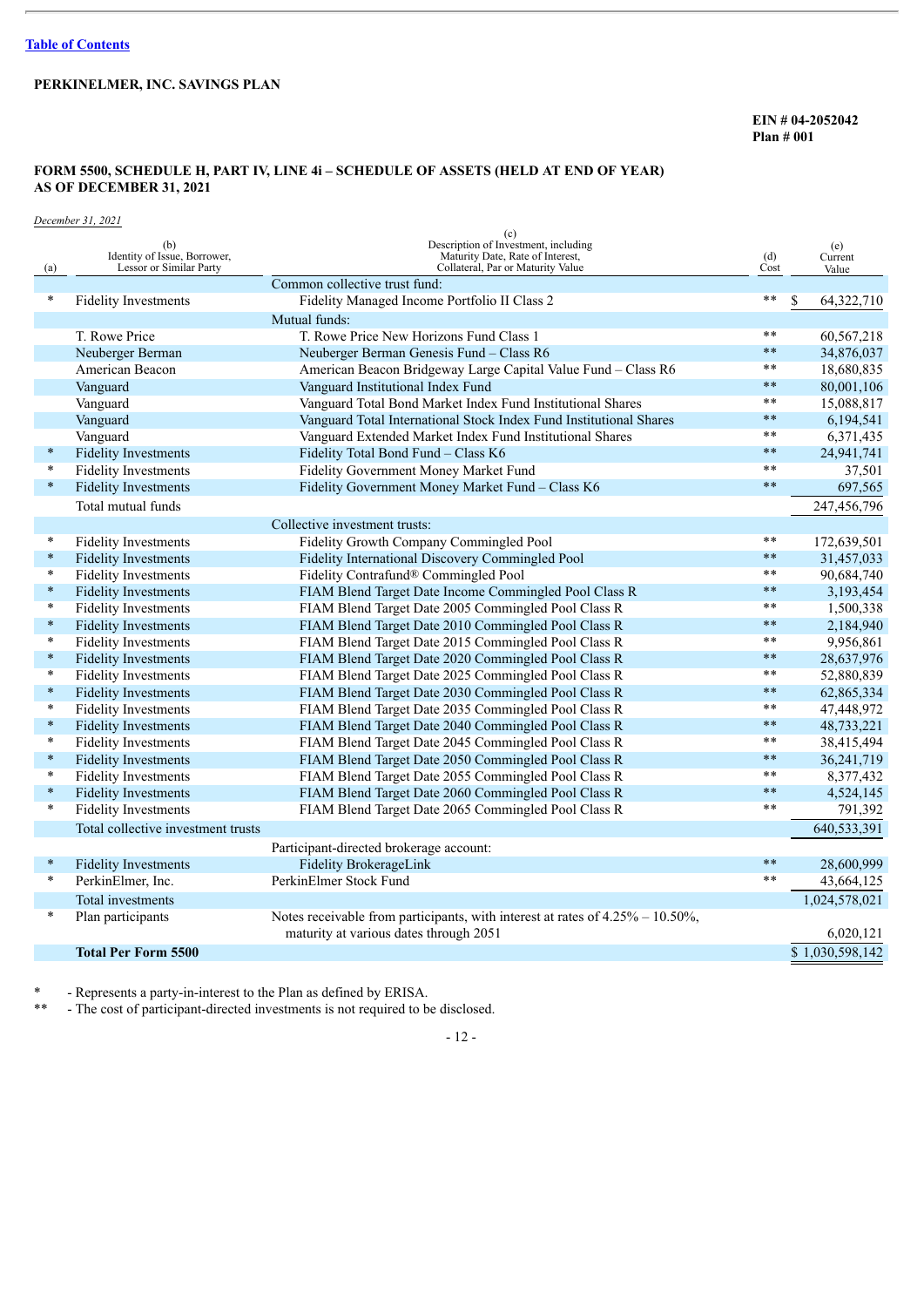$\overline{a}$ 

## **INDEX TO EXHIBITS**

 $\overline{\phantom{a}}$ 

<span id="page-14-0"></span>

| Exhibit<br>Number | <b>Description</b>                                              |
|-------------------|-----------------------------------------------------------------|
| 23                | <b>Consent of Independent Registered Public Accounting Firm</b> |

- 13 -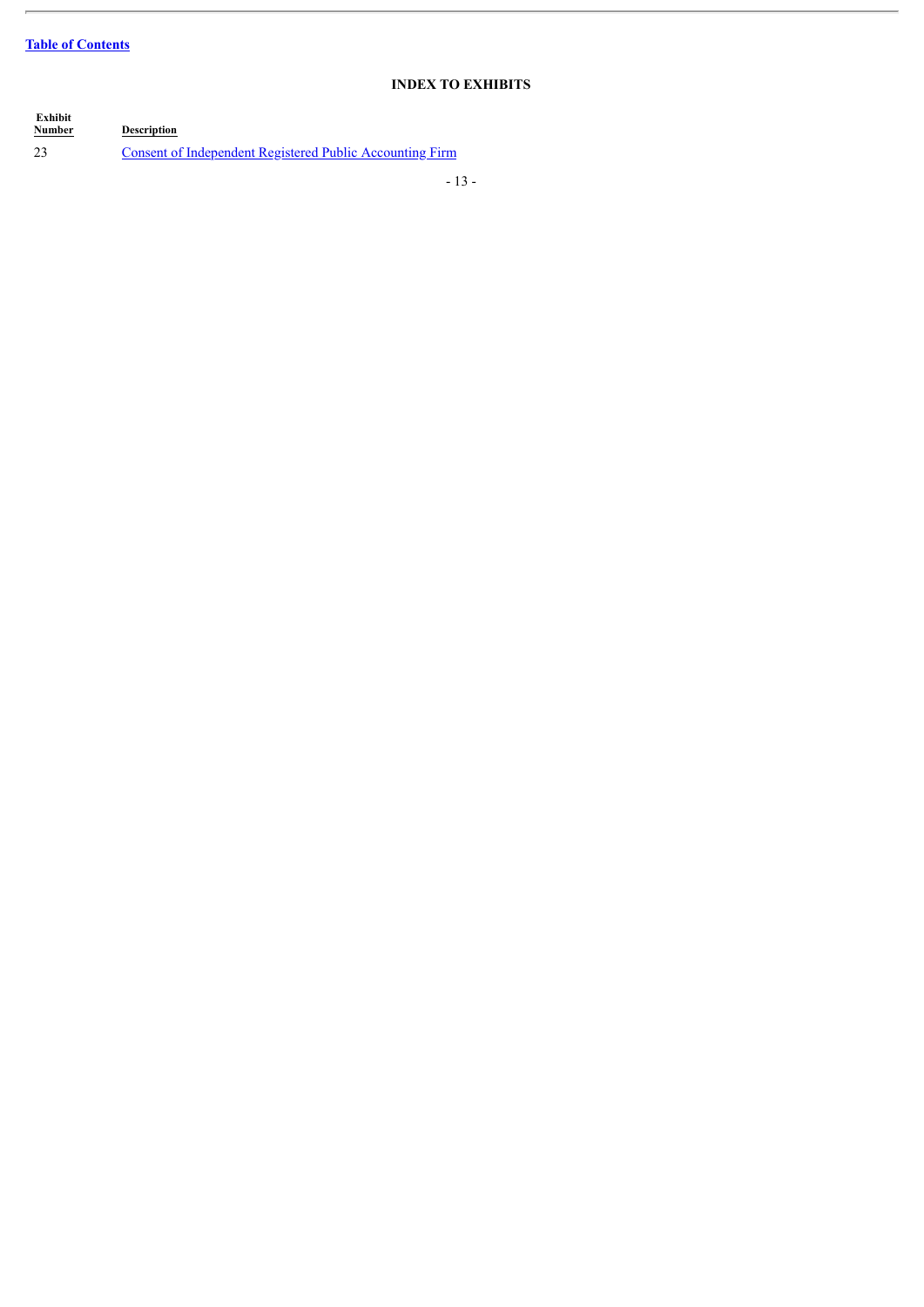## **SIGNATURES**

<span id="page-15-0"></span>**The Plan** *–* Pursuant to the requirements of the Securities Exchange Act of 1934, the trustees (or other persons who administer the employee benefit plan) have duly caused this annual report to be signed on its behalf by the undersigned hereunto duly authorized.

PERKINELMER, INC. SAVINGS PLAN

/s/ Joel S. Goldberg

Date: June 9, 2022 Joel S. Goldberg, Chair, Administrative Committee of the PerkinElmer, Inc. Savings Plan

- 14 -